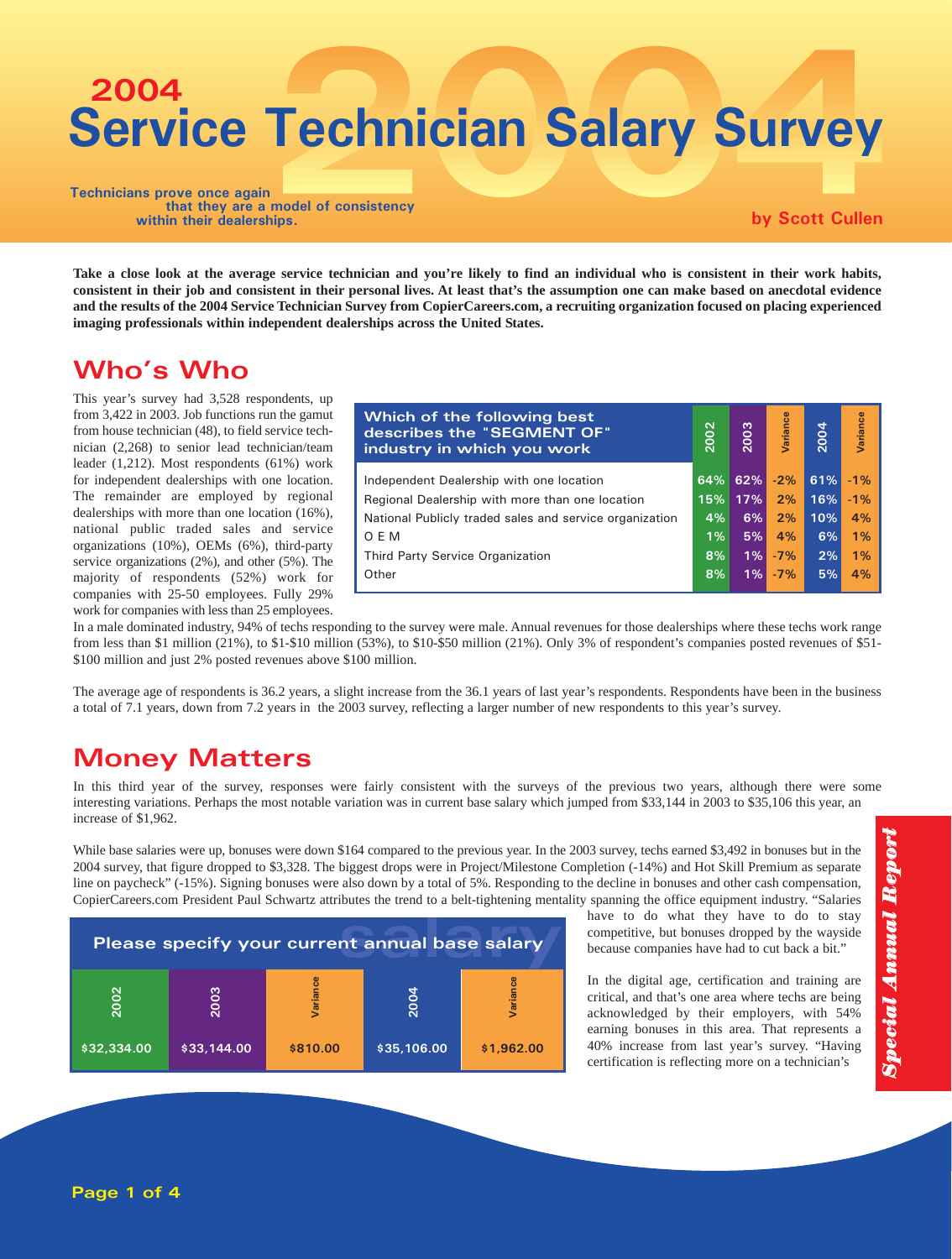

paycheck," notes Schwartz. He also notes that more techs are expected to have greater knowledge of certain products and certain models, which may also reflect why techs are being compensated for their training.

"Some dealers know exactly what models they want the tech to work on," says Schwartz. "In the analog days, a box was a box."

Outside of those areas, responses were up or down between 1% and 2% from the previous survey when it came to bonuses or cash compensation for Personal Performance (2%), Company Profit Sharing (-2%), and Retention Bonus (1%).

When it comes to non-cash compensation, consistency was once again the rule, particularly in such areas as Sabbatical/Extended Vacation (1%), Stock Purchase Plan (1%), Health Benefits (93%), where responses were virtually identical to the previous year. On the downside were Stock Options (-4%), 401(k) Match (-3%), Further Education/Training (-2%), and Company Car or Car Allowance (-2%). Positives were Tuition Reimbursement, up 4% to 15% from the previous year and, surprisingly, Day Care or Day Care Subsidy, up 1% to 2% from 2003.

Stock Options continue on their dramatic three year decline. In the first year of the survey, techs estimated the value of their Stock Options at \$8,520. Last year that value nose-dived by more than \$6,000 to \$2,112. This year techs estimate the value of their stock options as a modest \$1,103 or \$1,009 less than last year. "Three years ago bonuses and stock options were a bigger part of a tech's compensation," explains Schwartz. "Over the past three years things have gotten back to traditional employment issues for techs—their commutes, is management good and honest people and will I be rewarded for my work?"

#### Job Dissatisfaction

If one thing is clear from this year's survey, it's that respondents aren't exactly satisfied with their jobs. Only 9% of respondents were Very Satisfied and 19% Satisfied with their jobs. Fully 34% were Neutral when it came to job satisfaction, followed by 21% who said they were Dissatisfied



and 17% who were Very Dissatisfied. The latter two increased by 5% and 2%, respectively over last year. Clearly, employers need to take those responses into consideration and think about what they can do to improve the satisfaction levels of their techs.

While respondents have been with their current employer for 5.5 years—exactly the same as last year—1,321 of the 3,528 respondents says they expect to change jobs. That's 453 more than last year. But when asked how many years they expect to stay at their current jobs,

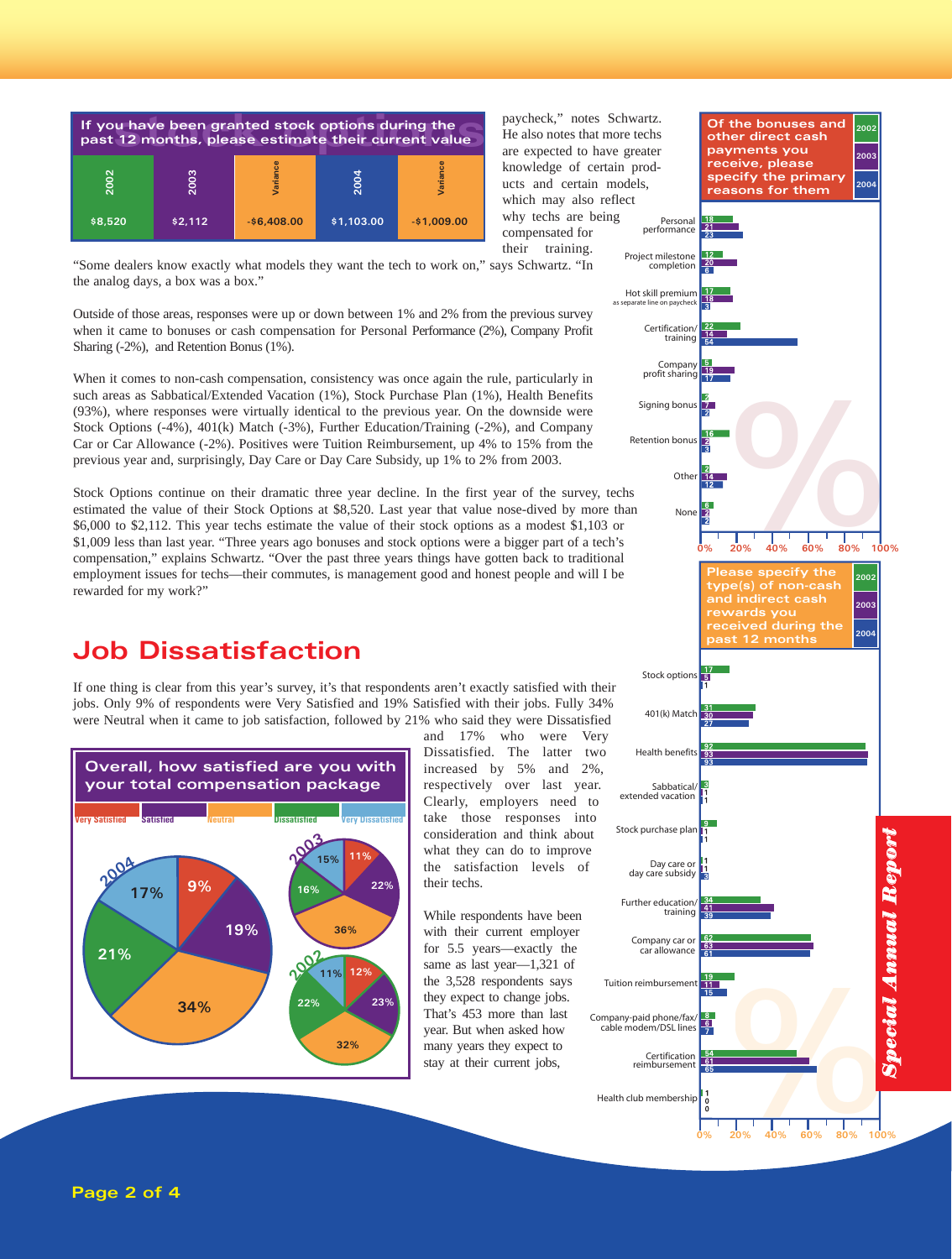the response was 5.2 years, down 4.3 years from last year when respondents noted they expect to stay at their current job for a total of 9 ½ years compared to 10 years in the 2002 survey. "This is significant and interesting that this figure has dropped in half," observes Schwartz. "That's telling us perhaps employees aren't as confident they're going to stay in the industry or that their company will be around."



No surprise that the majority of these folks are considering

employment elsewhere. "This isn't a career that leads to a lot of promotion," observes Dave Grandelis, director of recruiting at CopierCareers.com.

Although only 12% are actively looking for another job, 63% are "somewhat" looking and 25% are not looking at all. Those numbers match up with the satisfaction level figures. When asked what matters most to you about your job, the top responses were Base Pay (64%), Benefits (61%), My Opinion and Knowledge is Valued (56%), Having the Tools and Support to Do My Job Well (54%), Job Stability (54%), and Financial Stability of the Company (54%). "This is all a reflection of the times we live in and techs, like many other people, are looking for greater stability," says Schwartz.

#### Time Not on Their Side

This is a busy group, working an average of 50 hours per week, up from 47 hours in 2003 and 46 hours in 2002. In addition to their traditional working hours, respondents note that they are on call additional an 4.8 hours per week to solve problems after hours. That's up slightly from 4.7 hours in 2003.

Schwartz attributes this increase to the fact that there wasn't a lot of hiring going on during the first three quarters of last year and as a result companies were expecting a higher level of productivity out of their existing workforce. As a result, techs were pulling more service calls. "But you



can only stretch the field force so far," Schwartz cautions. "This creates more pressure on technicians." No wonder seeking less stress is the top reason techs are keeping an eye out for other employment opportunities, up 7% from last year.

Adds Grandelis, "This is making them unsatisfied with their jobs and their employer and is reflected in the numbers in this year's survey. But good employers and good management know how to deal with that, and how to take care of their employees."

Meanwhile, Schwartz sees things changing on the hiring front. He notes that during the fourth quarter of last year, hiring has been on the rise. "It's up dramatically," says Schwartz, who feels the decision to cut back on hiring has caught up with a lot of dealers, and many are now looking to bring on additional staff.

#### Company Culture

Technician's dissatisfaction with their current employer is clearly reflected in their responses to the question, "Compared to its peers, rate how good



a job your company does at attracting and

retaining copier industry employees." Fully 43% felt their companies did a poor job in attracting talent and 3% found their employer's efforts totally unsatisfactory. That contrasts with 2% who felt their employers did an excellent job, 12% who rated employer's efforts as good, and 32% who said those efforts were fair. Another 8% said they didn't know. When it comes to retention, 26% felt their employers did a poor job and 15% felt their efforts were totally unsatisfactory. Only 1% rated their employer's efforts in retaining employees as excellent, while 12% rated their employers as good and 46% rated their employer's as fair in this area. Meanwhile, 15% didn't know.